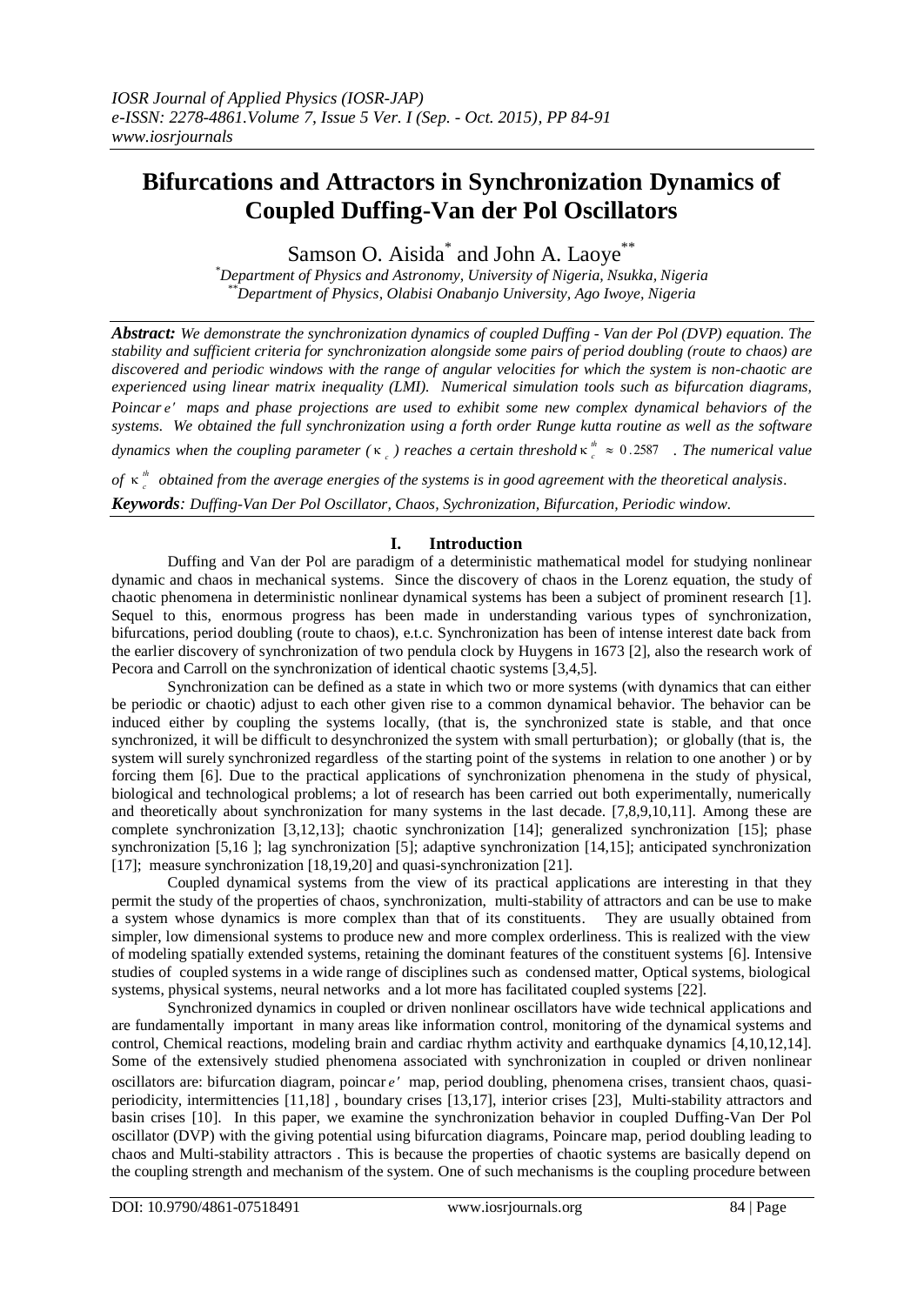Duffing and Van der Pol. This oscillator has been studied by many researchers but to obtain some necessary and sufficient conditions for the occurrence of full synchronization. We examined in detail the synchronization behavior of linearly coupled chaotic systems and show that the backward sweep in the bifurcation diagram gives rise to a more chaotic system during the transition to synchronization and make the periodic window narrower.

The remainder of this paper is structured as follows: Section 2 describes the methodology. The results and discussions of the computational experiments are presented in section 3. Finally, the conclusion is given in Section 4.

#### **II. Methodology**

The most widely investigated system in coupled or driven nonlinear oscillators that has provided fundamental models of the dynamical problems in physical sciences, medical sciences, biological sciences, engineering, electronics, and many other disciplines are: the Duffing Oscillator, the Van der Pol Oscillator and the coupled Duffing-Van der Pol Oscillator. The classical Duffing-Van der Pol Oscillator (which appears in many physical problems) in dimensionless form is governed by the nonlinear Eq. (1).

$$
\ddot{x} - \zeta (1 - x^2) \dot{x} + \frac{d\Theta(x)}{dx} = \Psi(t)
$$
 (1)

Where  $\Psi(t)$  is an external force ( $\Psi(t) = \upsilon \cos \Omega$ ), x represents the displacement,  $\varsigma > 0$ , f and  $\omega$  are constant parameters. Physically,  $\varsigma$  is regarded as the damping factor which removes the energy conservation to obtain chaos and  $\Theta(x)$  is an anharmonic potential function. The dots denote the derivative with respect to time t.

Eq. (1) is generally referred in this case as Duffing-Van der Pol Oscillator, which evolve from the combination of Duffing and Van der Pol Oscillators' equations. Each one has a wide view in dynamical systems and they are employed as models of various physical and engineering problems such as Josephson Junctions, electrical circuit and plasma Oscillators [24]. A lot of researches are focused on the case where  $\Theta(x) = ax^2 + bx^4$ . In this paper, we consider an extension of this important model corresponds to the case

where the potential is of  $U^6$  type defined by equation 2. Because of its universal nonlinear differential equation, it has attracted works in biological and physical problems but only few works has been carried out with this potential.

$$
\Theta(x) = \frac{\alpha}{2}x^2 + \frac{\beta}{4}x^4 + \frac{\delta}{6}x^6 + \kappa_c[x(1) - x(2)]
$$
 (2)

Where  $\alpha$ ,  $\beta$ , and  $\delta$  are constant parameters and the last term is the coupling term, k is the coupling parameter which determines the strength of the coupling. Through  $\kappa_c = 0$  Eq. (2) illustrates the potential for two uncoupled systems exhibiting both regular and chaotic dynamics. Through  $\kappa_c \neq 0$  the change in symmetry and the equilibrium make the dynamics richer and interesting. We can consider at least three physically situations based on the sets of these parameters were the potential is single, double and triple well.

When two of such systems (1) interact with each other through a specific coupling, the potential (2) is perturbed.

Ueda and Akamatsu, 1981 [25] gave the first report on the chaotic motion of system (1) with singlewell-type restoring force as a model of the negative resistance oscillator. Momeni et al., 2007, [26] used the Van der Pol equation to model the dynamical behavior of the dust grain charge near parametric resonance. The resonance and off-resonance oscillations of an extendend DVP oscillator was analysed by Siewe et al., 2004, [27] using multiple time scale method. The nonintegrability of a family of DVP oscillators was investigated by Lu et al., 2002 [28] using the analytic properties of the solution in the complex time plane. It was also discovered that the DVP oscillator with a double- well potential possesses a rich dynamical behavior with a vast number of state. It also exhibits smale horseshoe chaos when transverse intersections of the homoclinic orbits occur. Another research also simulated the DVP oscillator using analog with a double-hump potential (see ref [28] and the references therein).

#### **2.1 The Model and dynamics of Duffing-Van der Pol Oscillators**

In this work we used some numerical tools like: bifurcation diagram, Poncare map and Period doubling route leading to chaos to consider the different routes to chaos in order to have a better insight about the dynamics of the system under investigation. In this case from Eq. (2), Eq. (1) becomes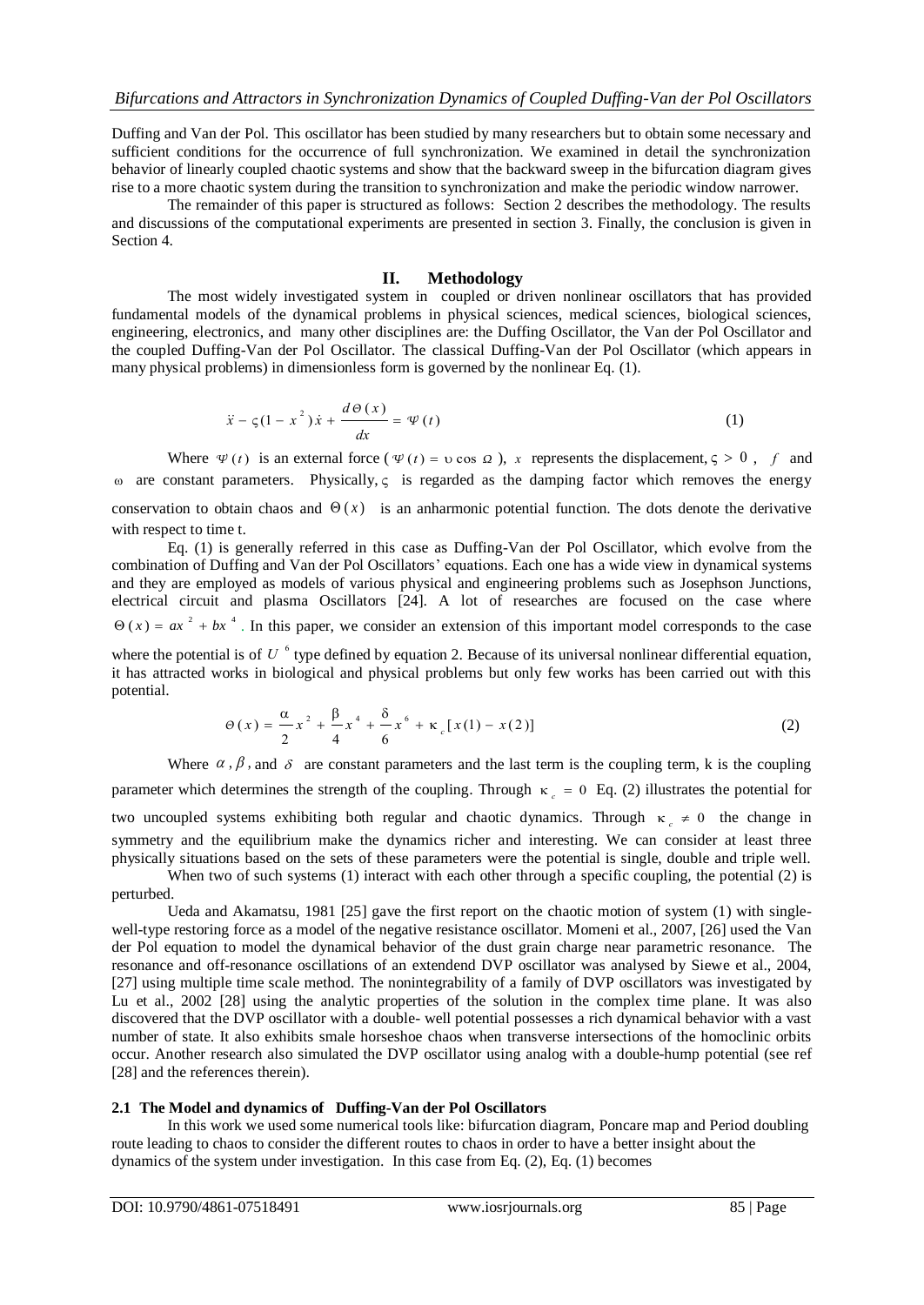$$
\ddot{x} - \zeta(1 - x^2)\dot{x} + \alpha x + \beta x^3 + \delta x^5 + \kappa_c[x(1) - x(2)] = v \cos \Omega t \tag{3}
$$

Where  $\varsigma, \alpha, \beta, \upsilon$  and  $\Omega$  are all constant parameters. Physically,  $\varsigma$  is regarded as damping or dissipation factor,  $\beta$  is the strength of nonlinearity and v and  $\Omega$  are the amplitude and frequency of the external force respectively. Eq. (3) is essentially equivalent to a combination of DVP oscillators and has wide applications in the modelling of nonlinear oscillation processes. Eq. (3) is Duffing (if  $\zeta = 0$ ) and Van der Pol (if  $\beta = 0$ ) these have been studied from analytical and numerical investigations with rich structures of the bifurcation set, bifurcation routes chaotic dynamics and phase-locking phenomenon [29]. The equation that govern the coupled system is given as,

$$
\ddot{x}(1) = \zeta(1 - x^2)\dot{x}(1) - \alpha x(1) - \beta x^3(1) - \delta x^5(1) + \upsilon(1)\cos \Omega t - \kappa_c[x(1) - x(2)]
$$
 (4)

$$
\ddot{x}(2) = \varsigma (1 - x^2) \dot{x}(2) - \alpha x(2) - \beta x^3 (2) - \delta x^5 (2) + \upsilon (2) \cos \Omega t - \kappa_c [x(1) - x(2)] \tag{5}
$$

These equations can be written in autonomous form using the transformation  $\dot{x}(1) = y(1)$ and  $\dot{x}(2) = y(2)$  by doing this, the second order differential equations (4) and (5) are expressed as systems of first order differential equations with variables  $(x(1), y(1))$  and  $(x(2), y(2))$  respectively. In a compact vector form, we can write Eq.  $(4)$  and  $(5)$  as

$$
\dot{X}_1 = A_1(X_1)_1 - B_1(X_2)_1 + C_1(X_3)_1 + D_1(X_4)_1 + \vartheta_1 f(x_1) - q_1 t_1
$$
 (6)

and

$$
\dot{X}_2 = A_2(X_1)_2 - B_2(X_2)_2 + C_2(X_3)_2 + D_2(X_4)_2 + \vartheta_2 f(x_2) - q_2 t_2 \tag{7}
$$

Where,

$$
A_{1} = \begin{pmatrix} 0 & 0 \\ \zeta(1 - x^{2}) & 0 \end{pmatrix}, A_{2} = \begin{pmatrix} 0 & 0 \\ 0 & \zeta(1 - x^{2}) \end{pmatrix}, (X_{1})_{i} = (y(1), y(2))^{T} \in \mathfrak{R}^{2},
$$
  
\n
$$
B_{1} = \begin{pmatrix} 0 & 0 \\ -\alpha & 0 \end{pmatrix}, B_{2} = \begin{pmatrix} 0 & 0 \\ 0 & -\alpha \end{pmatrix}, (X_{2})_{i} = (x(1), x(2))^{T} \in \mathfrak{R}^{2}
$$
  
\n
$$
C_{1} = \begin{pmatrix} 0 & 0 \\ -\beta & 0 \end{pmatrix}, C_{2} = \begin{pmatrix} 0 & 0 \\ 0 & -\beta \end{pmatrix}, (X_{3})_{i} = (x^{3}(1), x^{3}(2))^{T} \in \mathfrak{R}^{2},
$$
  
\n
$$
D_{1} = \begin{pmatrix} 0 & 0 \\ -\delta & 0 \end{pmatrix}, D_{2} = \begin{pmatrix} 0 & 0 \\ 0 & -\delta \end{pmatrix}, (X_{4})_{i} = (x^{5}(1), x^{5}(2))^{T} \in \mathfrak{R}^{2}
$$
  
\n
$$
\mathfrak{R}_{1,2} = \mathfrak{v}_{1,2} \text{ and } f(x_{1,2}) = \cos \Omega t,
$$
  
\n
$$
q_{1,2} = \begin{pmatrix} k & 0 \\ 0 & -k \end{pmatrix}, t_{1,2} = (x_{1}, x_{2})^{T} \in \mathfrak{R}^{2}
$$

Where  $i = 1 \& 2$ ,  $q = k$  (the coupling parameter) which determines the strength of the coupling. The over dots represent the derivative of  $x$  with respect to time.

Basically, chaos synchronization problem can be formulated as follows. Given a chaotic system, which is considered as the master (or driven) system (4) phase synchronization of Duffing-Van der Pol oscillators and another identical system, which is considered as the slave (or response) system (5), the aim is to force the response of the slave system to synchronize the master system in such a way that the dynamical behavior of these two system be identical after a transient time. One particular characteristic in DVP model is that its phase depends on initial conditions. Therefore, if two DVP oscillators run with different initial condition with two phase trajectories  $\varphi(1)$  and  $\varphi(2)$ ; The objective of the synchronization in this paper is to phase-lock the oscillators (phase synchronization) so that  $\varphi(2) - \varphi(1) = 0$ . That is coupling the slave to the master system in such a way that

$$
\lim_{t \to \infty} \quad || \varphi(2) - \varphi(1) || = 0 \tag{8}
$$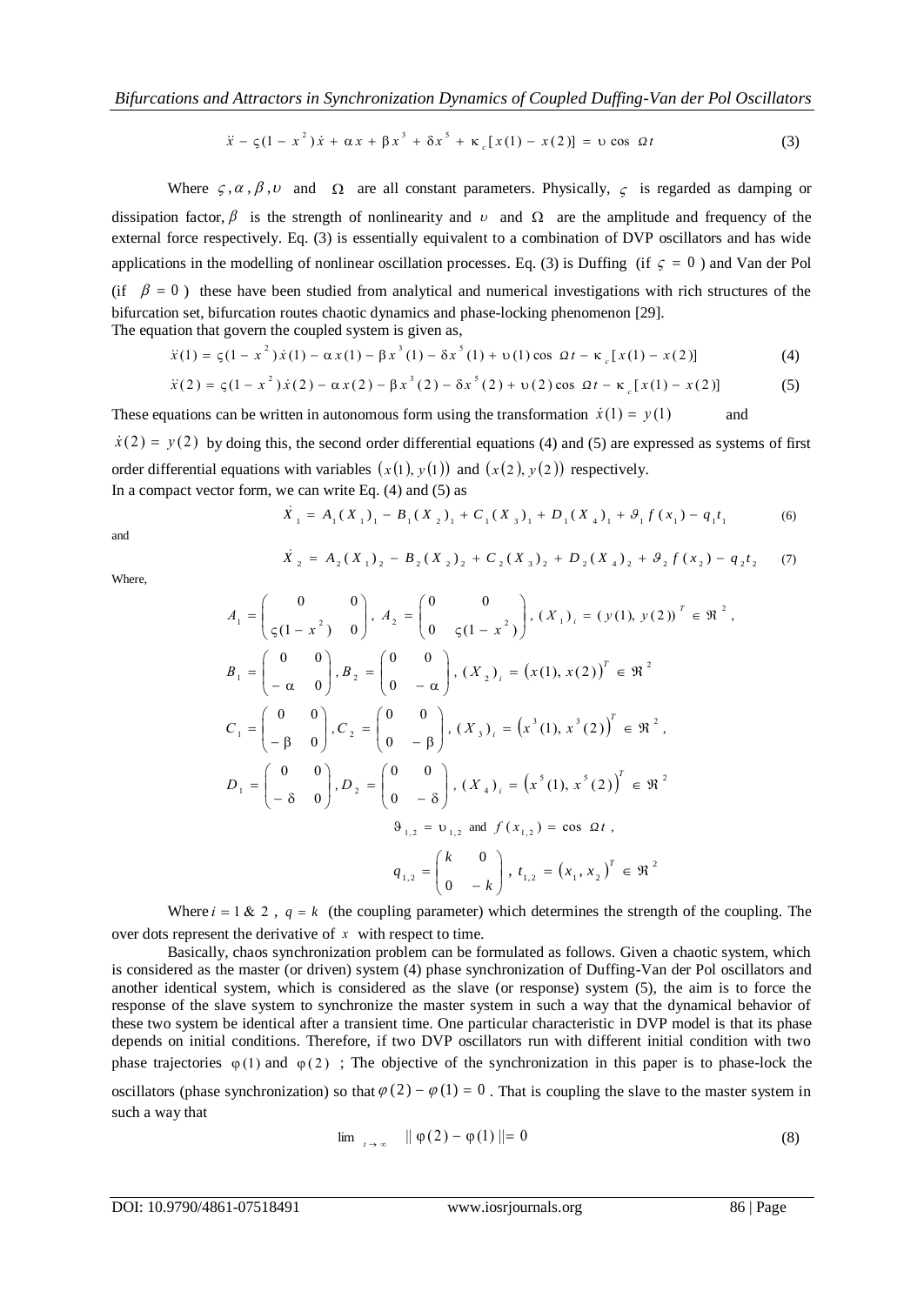The justification of the condition in equation (8) implies full synchronization between  $\varphi(1)$  and  $\varphi(2)$ . Empirically, the limit does not always approach zero asymptotically but a constant value  $\epsilon$  according to the inequality,  $\lim_{t\to\infty}$   $\|\varphi(2) - \varphi(1)\| < 0$ , suggesting imperfect full synchronization which according to Vincent et al., 2015 [21] in most cases arises from parameter mismatches between the two coupled systems.

To simplify the analysis, all the parameters except the coupling parameter ( $\kappa_c$ ) are kept constant.

Taking the system parameters for  $\zeta = 0.40$ ,  $\kappa = 0.35$ ,  $\beta = -0.65$ ,  $\delta = 0.19$ ,  $f(1) = f(2) = 1.20$ ,  $\Delta T = 0.001$  and  $\alpha = 0.36$ . The dynamical response of Eq. (4) and (5) as  $\kappa_c$  is progressively increases is described in the figures below.

### **III. Results And Discussions**

To achieve a long-term behavior or stability, the first one hundred values were discarded and the results obtained are presented as follows. The bifurcation diagram of the coupled system (1) in  $(\omega - X)$  plane is given in Fig. 1 and 2.



**Fig. 1** Bifurcation diagram of system (1) in  $(\omega - X)$  plane for  $\zeta = 0.40$ ,  $\kappa = 0.35$ ,  $\beta = -0.65$ ,  $\delta = 0.19$ ,

 $f(1) = f(2) = 1.20$ ,  $\Delta T = 0.001$  and  $\alpha = 0.36$  when (a)  $\kappa_c = 0$  (b)  $\kappa_c = 0.25$ 

Fig.1(a) is the bifurcation diagram when the coupling parameter  $(\kappa_c) = 0$  (i.e the system is

uncoupled) and the set of control parameter which contain periodic and chaotic dynamics is  $1 < \omega < 2.3$ . As  $\omega$ is increased from 1.3rad/s, the dynamic of system (1) gets into chaos from period-1 orbit through intermittent bifurcation. In the bifurcation diagram, the map iterated several hundred times at each of many intervening values of control parameter  $\omega$ . However, there is instability in this bifurcation. The control parameter  $\omega$  varies smoothly from 1.310 to 2.090rad/s and the angular displacement is between -2.0 to 2.0m a well pronounced chaotic situation is experienced. A pair of period-doubling (route to chaos) begins at 1.550rad/s. Periodic windows experienced from 1.00 to 1.33rad/s (period-1), 1.520 to 1.850rad/s (period-3), and 2.070 to 2.10rad/s (period-3) show the range of angular velocities for which the system is non-chaotic. The choice of this range of angular velocity is favourable when a normal, predictable and non-chaotic behavior of the system is desired. It is advisable that the control parameter  $\omega$  range between 1.330 to 1.520rad/s and 1.850 to 2.070rad/s angular velocities should be avoided when working with this system because of its unpredictable chaotic manner. Fig.

1(b) is the bifurcation diagram when  $(\kappa_c) = 0.25$ .  $1 < \omega < 4.0$  gives the set of control parameter

which contain chaotic dynamics. The control parameter  $\omega$  varies smoothly from 1.310 to 2.750rad/s, and the angular displacement is between -2.0 to 2.0. A well pronounced chaotic situation was also experienced. A pair of period-doubling (route to chaos) begins at 1.850rad/s. Periodic windows experienced from 1.00 to 1.33, 1.520 to 1.850, 2.070 to 2.30 and 2.500 to 4.000 show the range of angular velocities for which the system is nonchaotic. The choice of this range of angular velocity is favourable when a normal, predictable and non-chaotic behavior of the system is desired; it is advisable that the control parameter  $\omega$  range between 1.330 to 1.520rad/s, 1.850 to 2.009rad/s and 2.300 to 2.500rad/s. The angular velocities should be avoided when working with this system because of its unpredictable chaotic manner.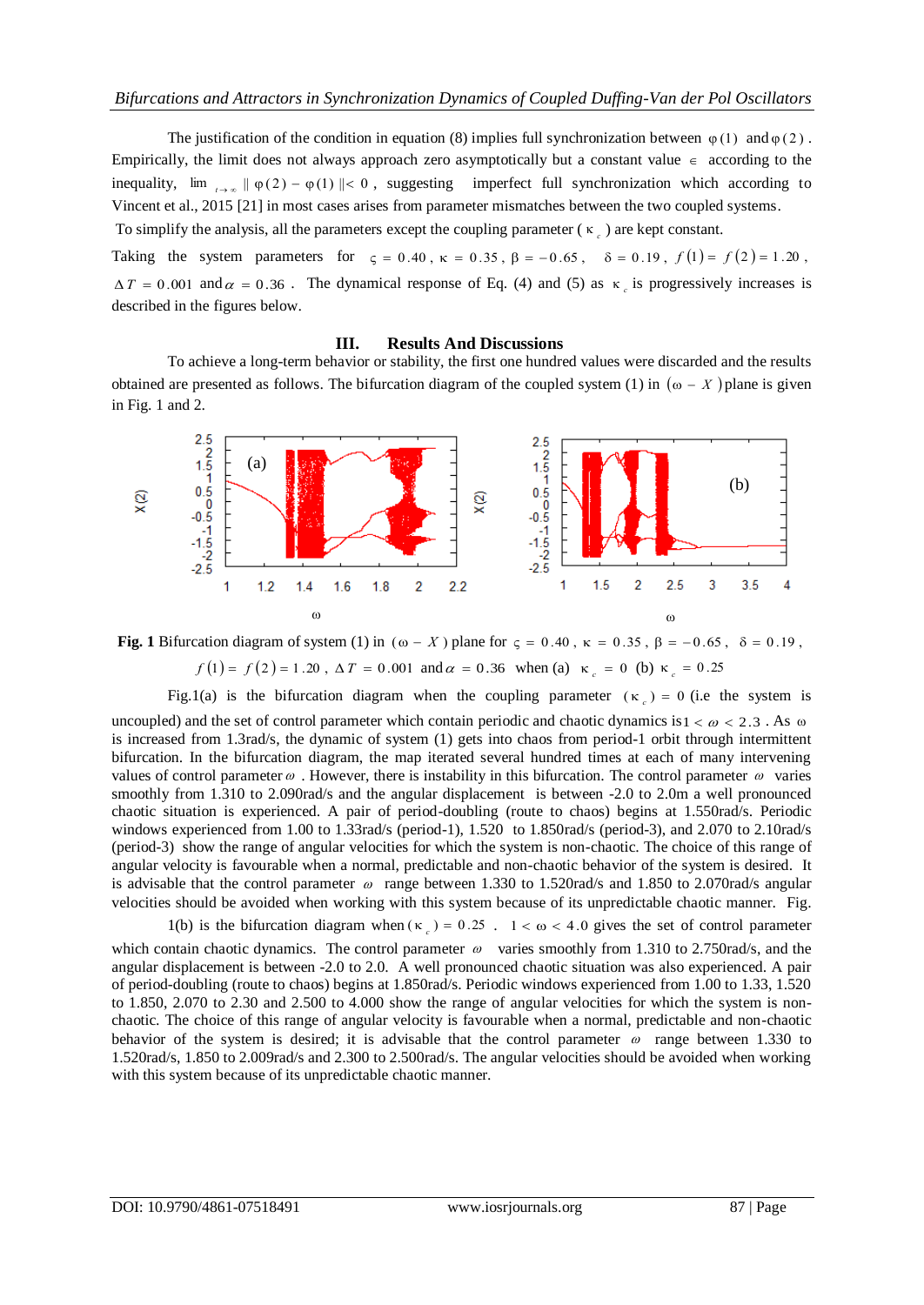

**Fig. 2** Bifurcation diagram of system (1) in  $(\omega - X)$  plane for  $\zeta = 0.40$ ,  $\kappa = 0.35$ ,  $\beta = -0.65$ ,  $\delta = 0.19$ , *f* (1) =  $f(2) = 1.20$ ,  $\Delta T = 0.001$  and  $\alpha = 0.36$  when  $\kappa_c = 0.35$  (a) Forward sweep (b) backward sweep.

Fig. 2 is the bifurcation diagram when the coupling parameter ( $\kappa_c = 0.35$ ). Skipping some analogous analysis, it is obvious from Fig. 2(a), that there are reductions in the chaotic range for forward sweep from period-1via period-6 to period-1. The control parameter which contains chaotic dynamics for the forward sweep  $is 1 < \omega < 4.0$ . Also, the backward sweep produces more period doubling cascade from period-6 attractors as shown in Fig. 2 (a) to period-12 attractors as shown in Fig. 2 (b), hence the system becomes more chaotic at backward sweep.



**Fig.3** Poincaré section of some chaotic states for  $\kappa = 3.05$ ,  $\delta = 1.5$ ,  $\dot{\omega} = 1$ ,  $F = 22$  (a)  $\kappa_c = 0$  (uncoupled system) (b)  $\kappa_c > 0$  (coupled system)

In order to gain better insight into chaos features and dynamics; various kinds of strange attractors are also shown in the Poincar e' map (as shown in Fig. 3). Transition to synchronization gives the structural changes associated with the transition to stable synchronous behavior. To illustrate this, we consider the strange attractor exhibited by the drive Duffing-Van der Pol oscillator. When the oscillators become synchronized, the attractor for the response system would be precisely superimposed, point-to-point with that of the slave attractor.

To understand the structural changes that took place in the system, we obtained the Poincar e' section of the phase portraits within and somewhere outside the synchronization region for the response system. Fig. 4(a & c) show some phase plane plots of an imbedded period doubling cascade when  $\kappa_c = 0$  and  $> 0$ respectively. Fig. 4 ( $b \& d$ ) are used to demonstrate the phenomenon of crises.

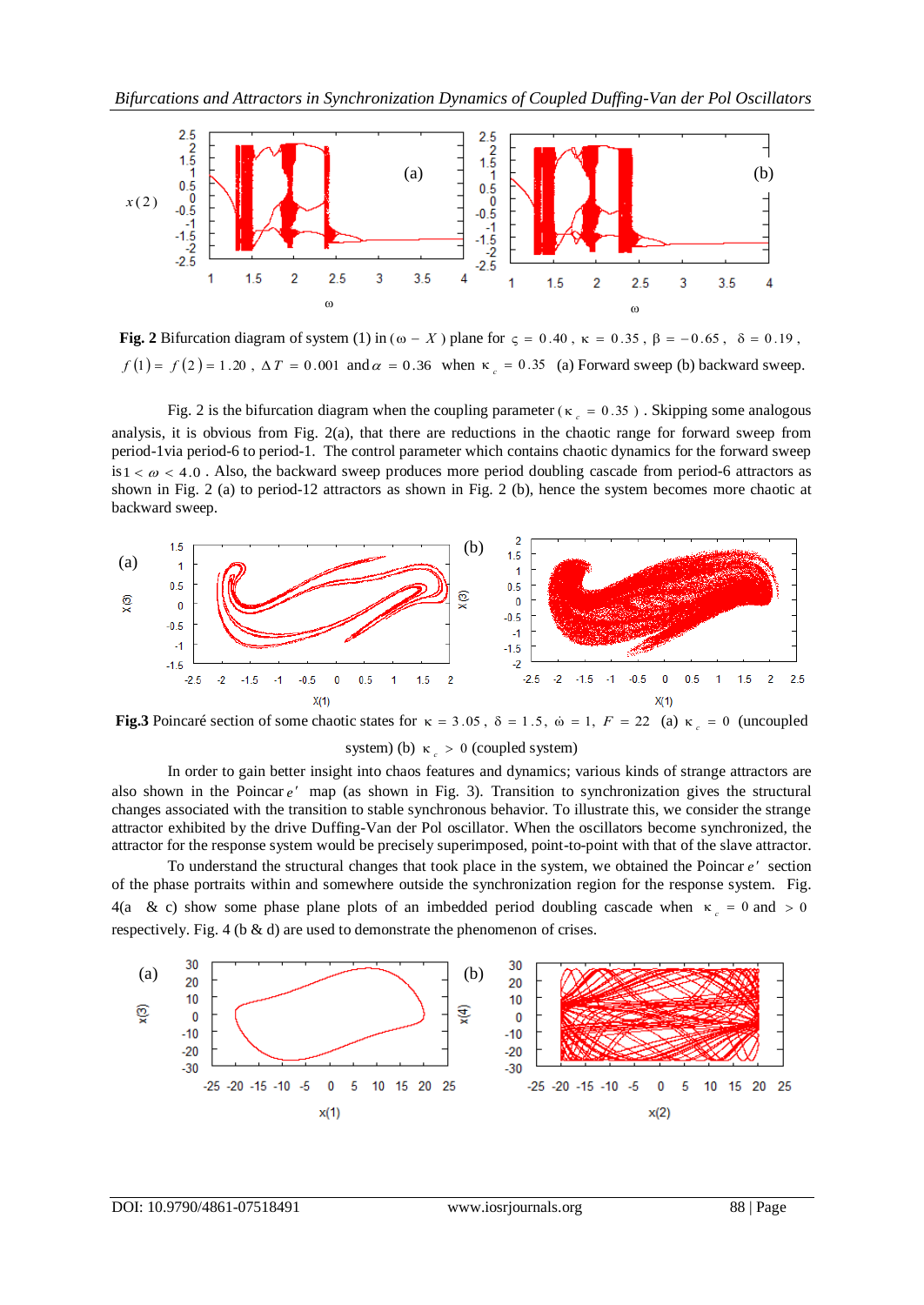

**Fig.4** Attractors of some chaotic states for  $\kappa = 3.05$ ,  $\delta = 1.5$ ,  $\dot{\omega} = 1$  and  $F = 22$  at (a), (b)  $\kappa_c = 0$ 

(uncoupled) and (c), (d)  $\kappa_c = 0.2$  (coupled).

Basically, when the oscillators are synchronized, any microscopic property of the systems are synchronized and equal or nearly equal. One of such microscopic quantity that we consider is the average bare energies  $(\zeta_{1,2})$  written as

$$
\zeta_{1,2} = \frac{1}{2} \int_{0}^{T} E_{1,2}(t) dt
$$
\n(9)

Where,

 $E_{1,2}(t)$  is the associated momentum and  $\Omega(x_{1,2})$ . The measurement is carried out after discarding a sufficient initial transient when allowed to run for a sufficient time. We calculate  $\zeta_{1,2}$  as functions of the coupling strength  $\kappa$  as shown in Fig.6. When  $\kappa_c$  reaches a certain threshold  $\kappa_c^{\phi} \approx 0.2578$ full synchronization is realized. Above the  $\kappa$ <sup>*th*</sup></sup>  $\kappa$ <sup>*m*</sup>, the synchronization is stable, which indicates a strong correlation between the oscillators that are asymptotically approach identical trajectories.

To obtain the quality of synchronization, we adopt the method defined by Vincent et al., 2007 [30], by examining the behavior of the average error  $E_{av}$  given by

$$
E_{av} = \frac{1}{T} \int_0^T E(t) dt
$$
 (11)

where

$$
E(t) = \sqrt{(x_2 - x_1)^2 + (y_2 - y_1)^2}
$$

 $1, 2 \nvert P \cdot P \cdot 1, 2$ 

2 1, 2  $_{1,2}(t) = \frac{1}{2} + \Omega(x_{1,2}),$ 2  $(t) = \frac{1}{2} + \Omega(x_1, b)$ , p

*P*  $E_{1,2}(t) = \frac{1}{2} + \Omega$ 

With this result, the error dynamics asymptotically becomes zero when the coupled oscillators are synchronized. But when the system is uncoupled (i.e  $\kappa_c = 0$ ) no noticable synchronization in the system (as shown in Fig. 5). Vincent et al., 2007 reported the case of irregular pattern of dynamic with average error against time for the uncoupled case. In this paper, we look at the case when the coupling parameter is nonzero to achieve a complete synchronization as shown in Fig.7.



**Fig.5** Time series of the error state of system (4) and (5) for  $\kappa = 3.05$ ,  $\delta = 1.5$ ,  $\dot{\omega} = 1$ ,  $F = 22$  when the coupling parameter is 0 (no synchronization).

(10)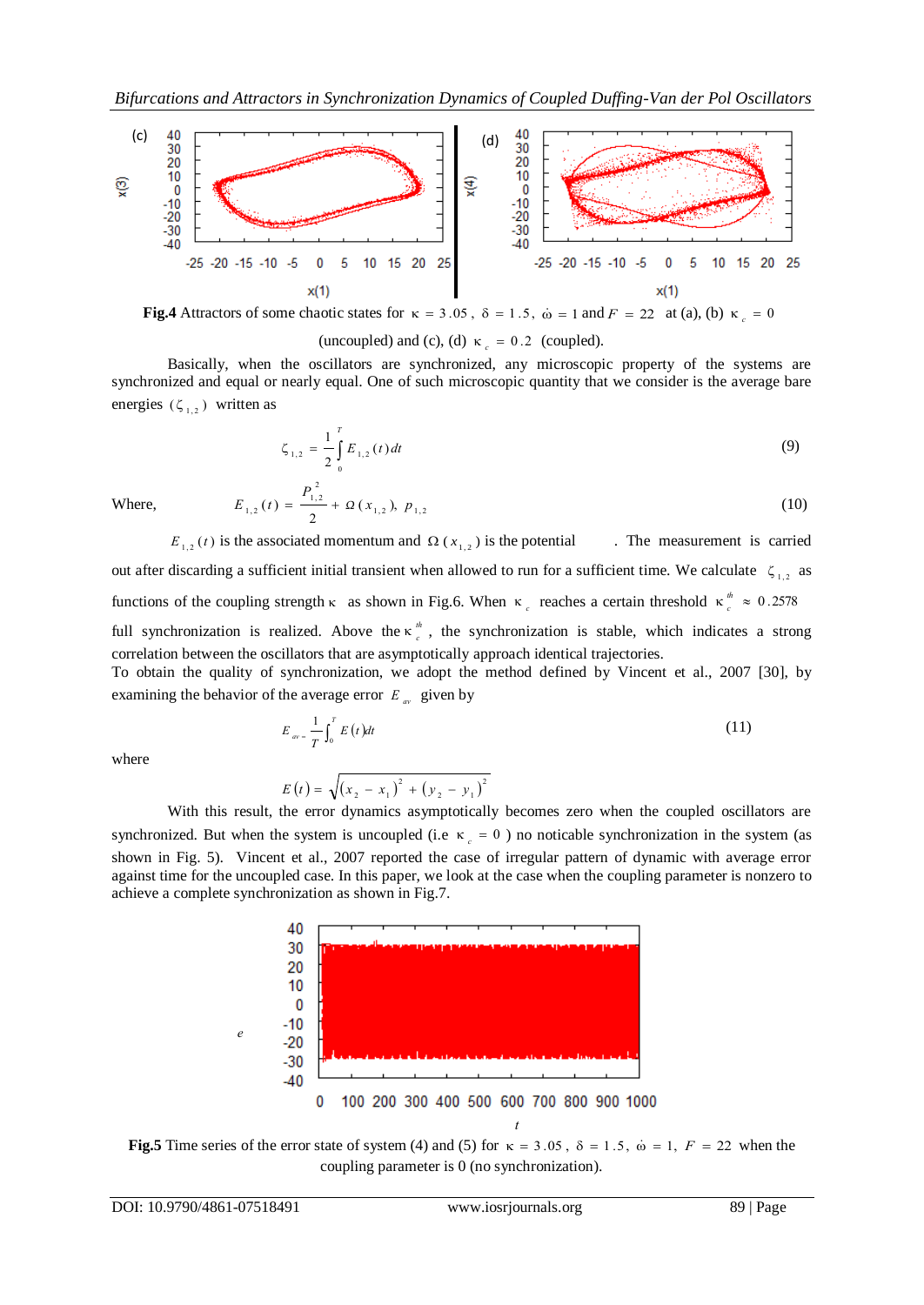

**Fig. 6** The average bare energies,  $\zeta_{1,2}$ ,  $V_s$  is for the coupled system



**Fig.** 7 The average synchronization error  $E_{av}$  Vs  $\kappa$ 

#### **IV. Conclusion**

We have examined the synchronization behavior of a coupled master-slave system using the regular and chaotic motion of the Duffing-Van der Pol oscillator with some useful numerical simulation tools like bifurcation diagram, Poincar e' map and phase projections. Some pairs of period-doubling route leading to chaos were discovered and periodic windows were experienced at the same time the range of angular velocities for which the system is non-chaotic was observed in figure 1 and 2. for which the system is non-chaotic was observed in figure 1 and 2. We also observed the backward sweep in Fig. 2, this produces more period doubling cascade from period-6 to period-12 attractors as shown in figure 2 (b), hence the system becomes more chaotic at backward sweep. Some interesting dynamical phenomena such as Poincar *e* map and crises phenomena were also used to observe the state of chaos in the system. It is advisable that the control parameter  $\Omega$  for the chaotic range should be avoided when working with this system because of its unpredictable chaotic manner. A numerical solution were obtained using a forth order Ruge-Kutta routine as well as the software dynamics to obtained full synchronization when the coupling parameter k reaches a certain threshold  $k_{th} \approx 0.2587$ .

#### **References**

- [1] Lorenz, E.N.: J. Atoms. Sci. 20, 130-41(1963)
- [2] Hugennii, C., Hollogium Oscillatorium, Apud F. Muguet: The pendulum clock. Iowa State university press, Ames, France (1673)
- [3] Pecora, L.M., Carrol, T.L.: Synchronization in chaotic systems. Physical review letters. 64, 821-824 (1990).
- [4] Bleckhman, I.I.: Synchronization in science and Technology. AMSE press, New York (1988)
- [5] Pikovsky, A., Rosemblum, M., Kurths, J.: Synchronization: A universal concept in Nonlinear Science. Cambridge University press, New York (2001)
- [6] Olusola, O.I., Vincent, U.E., Njah, A.N.: Global chaos synchronization of coupled parametrically excited pendula. PRAMA journal of Physics. 73, No. 6 1011-1022 (2009)
- [7] Rajascher, S.P., Murali, k.: Coexisting chaotic attractors, their basins of attractions and synchronization of two coupled doffing oscillators. Physics Letters. A 264, 283-288 (1999)
- [8] Pisarchik, A.N., James-Reategui, R.: Intermittent lag synchronization in a driven system of coupled oscillators. Pramana Journal of Physics. 64, 503-511 (2005)
- [9] Carvalho, A.N., Rodrigues, H.M., Dlotko, T.:Upper semiconductivity of attractors and synchronization. J. Mathematical Analysis and Appllications. 220, 13-41 (1998)